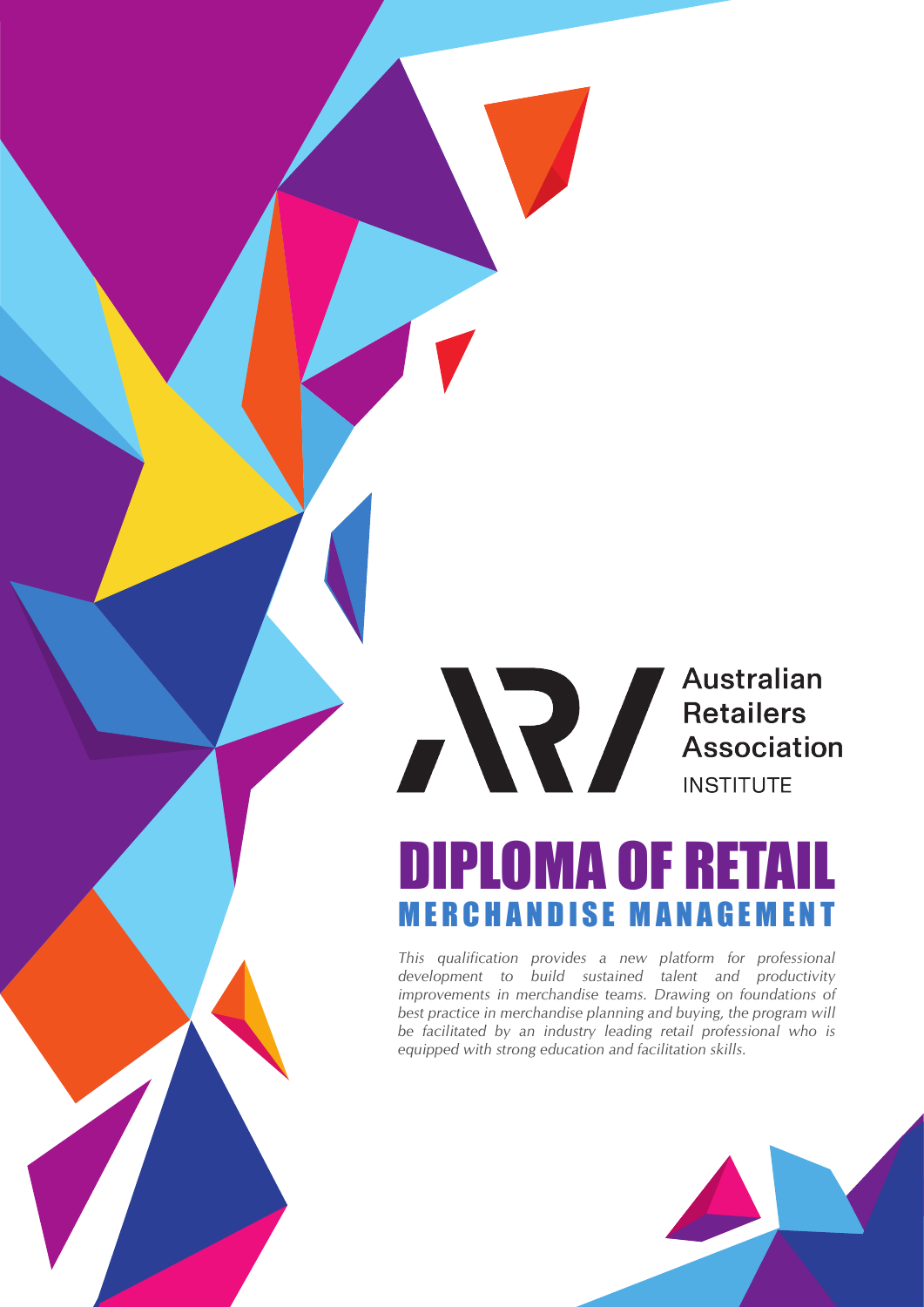### *The ARA Retail Institute is known for*

As a service provider under the banner of the Australian Retailers Association the ARA Retail Institute provides education and consulting solutions to members and the broader retail industry. Managed by a group of highly skilled retailers, the institute is attuned to the needs of the industry and delivers support that is progressive and aligned with our client's development plans.

ABOUT US



# TARGET AUDIENCE

This qualification equips individuals who undertake retail merchandise management activity to deliver profitable results for a retail organisation. Individuals with this qualification are able to perform roles such as

#### Retail buyers

Retail Buyers are responsible for identifying and constructing balanced product ranges which are consistent with the brand strategy in order to maximise commercial opportunities and deliver optimum profit and growth. Tasks usually include:

- Developing and delivering product strategies for each brand / category portfolio, with direct links to the company's overall strategy and relevant customer segments
- Managing complete range selection, order placement and financial performance of the business, including budgets and pricing

#### Merchandise planners

Merchandise Planners deliver compelling and profitable customer offers that drives the merchandise strategy through business-trend analysis, optimising inventory and profit outcomes. Key functions include:

- Accountability for business planning and alignment of category and store planning, ensuring the most commercial decisions are made to maximise sales and gross margin intake
- Working alongside the Brand Director/General Managers and Buying Manager in supporting the development of the brand's business plans and strategies

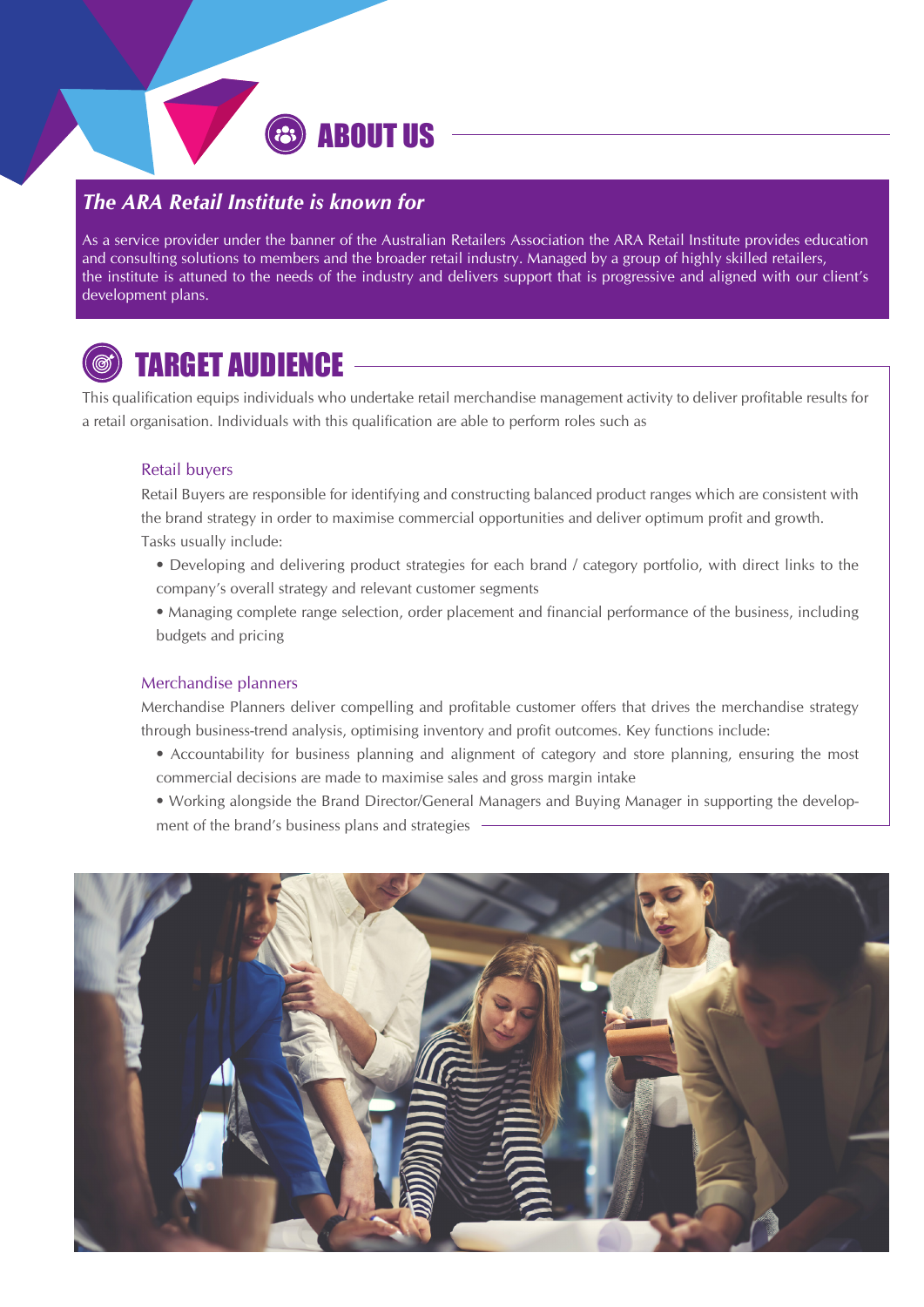

#### *SIRRMRM002 - Develop a merchandise strategy*

This unit describes the performance outcomes, skills and knowledge required to develop a merchandise strategy that reflects the strategic objectives of a retail organisation. It requires the ability to research and critically evaluate both internal and external factors impacting merchandise performance, develop a merchandise strategy and evaluate its effectiveness.

#### *SIRRMRM003 - Conduct a post trade analysis*

This unit describes the performance outcomes, skills and knowledge required to review the performance of retail merchandise during a specified trading period. It requires the ability to gather and analyse post trade information to draw insights and conclusions and use these findings to make recommendations for improved merchandise performance.

#### *SIRRMRM004 - Develop a merchandise financial plan*

This unit describes the performance outcomes, skills and knowledge required to undertake merchandise financial planning for a retail organisation. It requires the ability to forecast sales, inventory and profit to create a merchandise financial plan that maximises organisational profitability and performance.

#### *SIRRMRM005 - Develop a category financial plan*

This unit describes the performance outcomes, skills and knowledge required to undertake merchandise financial planning at the category and subcategory level for a retail organisation. It requires the ability to review a merchandise financial plan and allocate financial values to individual product categories.

#### *SIRRMRM006 - Plan a merchandise product range*

This unit describes the performance outcomes, skills and knowledge required develop a commercially viable range of retail merchandise that reflects an established merchandise category financial plan and merchandise strategy.

#### *SIRRMRM007 - Negotiate and establish supply arrangements*

This unit describes the performance outcomes, skills and knowledge required to negotiate and formalise agreements with suppliers for the supply of merchandise. It requires the ability to evaluate suppliers, both new and existing, to determine their suitability and establish agreed terms of supply.

#### *SIRRMRM008 - Develop a merchandise promotional plan*

This unit describes the performance outcomes, skills and knowledge required to develop a merchandise promotional plan that supports merchandise performance. It requires the ability to plan and schedule promotional activities that align to a merchandise strategy and review their impact.

#### *SIRRMRM009 - Plan merchandise buying trips*

This unit describes the performance outcomes, skills and knowledge required to plan buying trips for the purpose of sourcing new product, materials or suppliers. It requires the ability to develop a buying trip itinerary, plan key activities and identify new product and supply opportunities that meet organisational and consumer needs.

#### *SIRRMRM010 - Plan product development*

This unit describes the performance outcomes, skills and knowledge required to plan the development of new retail products. It requires the ability to generate product ideas suitable for a defined marketplace and prepare a design brief for production.

#### *SIRRMRM011 - Manage merchandise quality and compliance*

This unit describes the performance outcomes, skills and knowledge required to monitor the merchandise quality and compliance. It requires the ability to review quality and compliance standards, ensure products meet requirements and take action to address quality and compliance issues.

#### *SIRXSTR001 - Develop an ecommerce strategy*

This unit describes the performance outcomes, skills and knowledge required to develop an ecommerce strategy for the online sale of products or services. It requires the ability to determine organisational ecommerce needs, develop a strategy and evaluate its effectiveness.

*This training is delivered with State and Commonwealth Government funding.* 

*We value equity and promote awareness of disadvantaged learners which has broader social, community and* economic benefits.